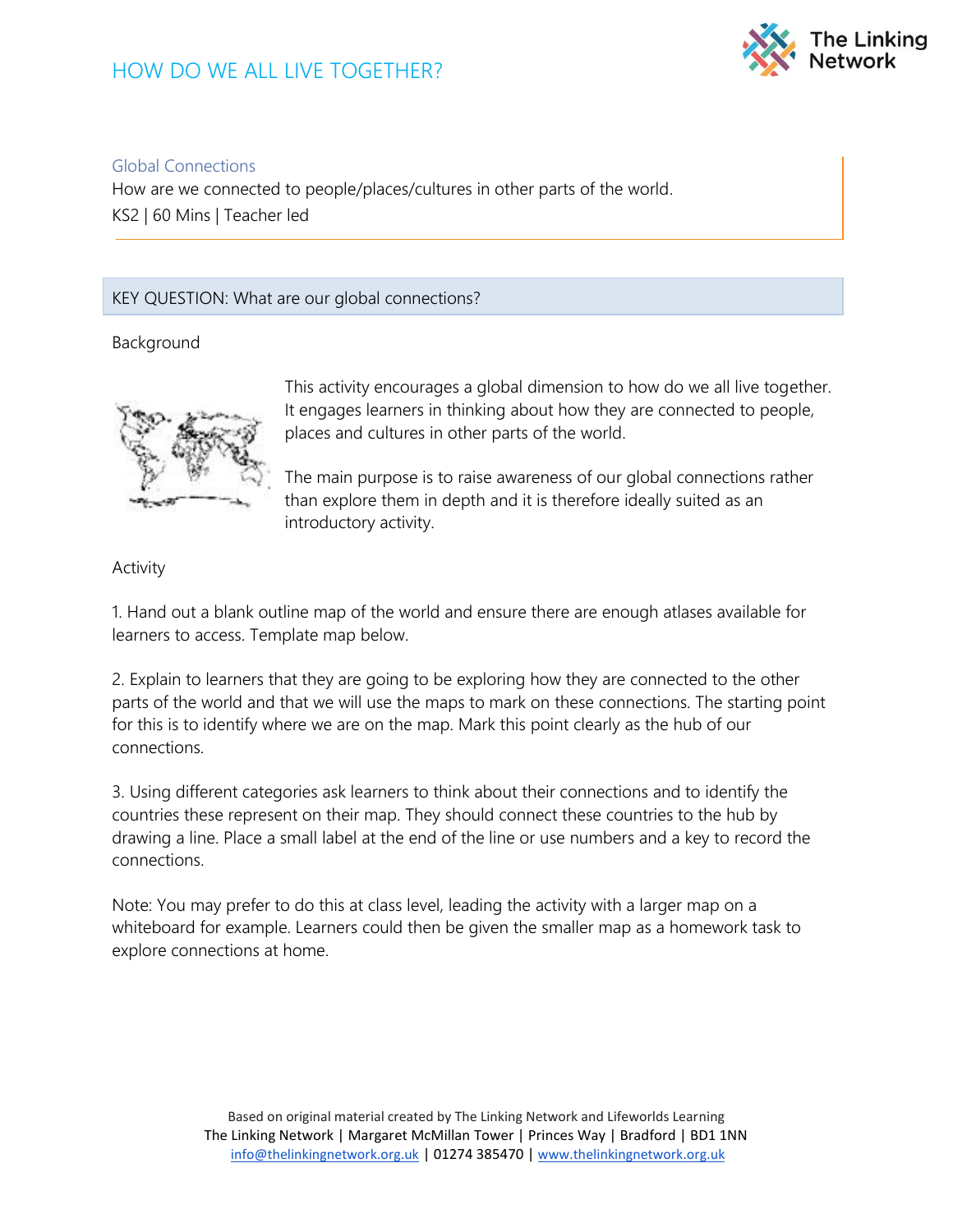

You may come up with your own connection categories and you may need to be sensitive to learners circumstances but here are some suggested connection ideas:

- Food what we eat, where food comes from
- Music styles of music or artists
- Clothes styles or where they are made
- Travel holidays, visiting
- Family relatives, origins
- Religion important centres
- $\bullet$  Friends origins, home
- Communications email, social networks

4. When completed, briefly discuss the connections you have identified.

How far do the connections go?

Are there more connections in some parts of the world than others and if so why might that be?

Where they surprised by any of the connections?